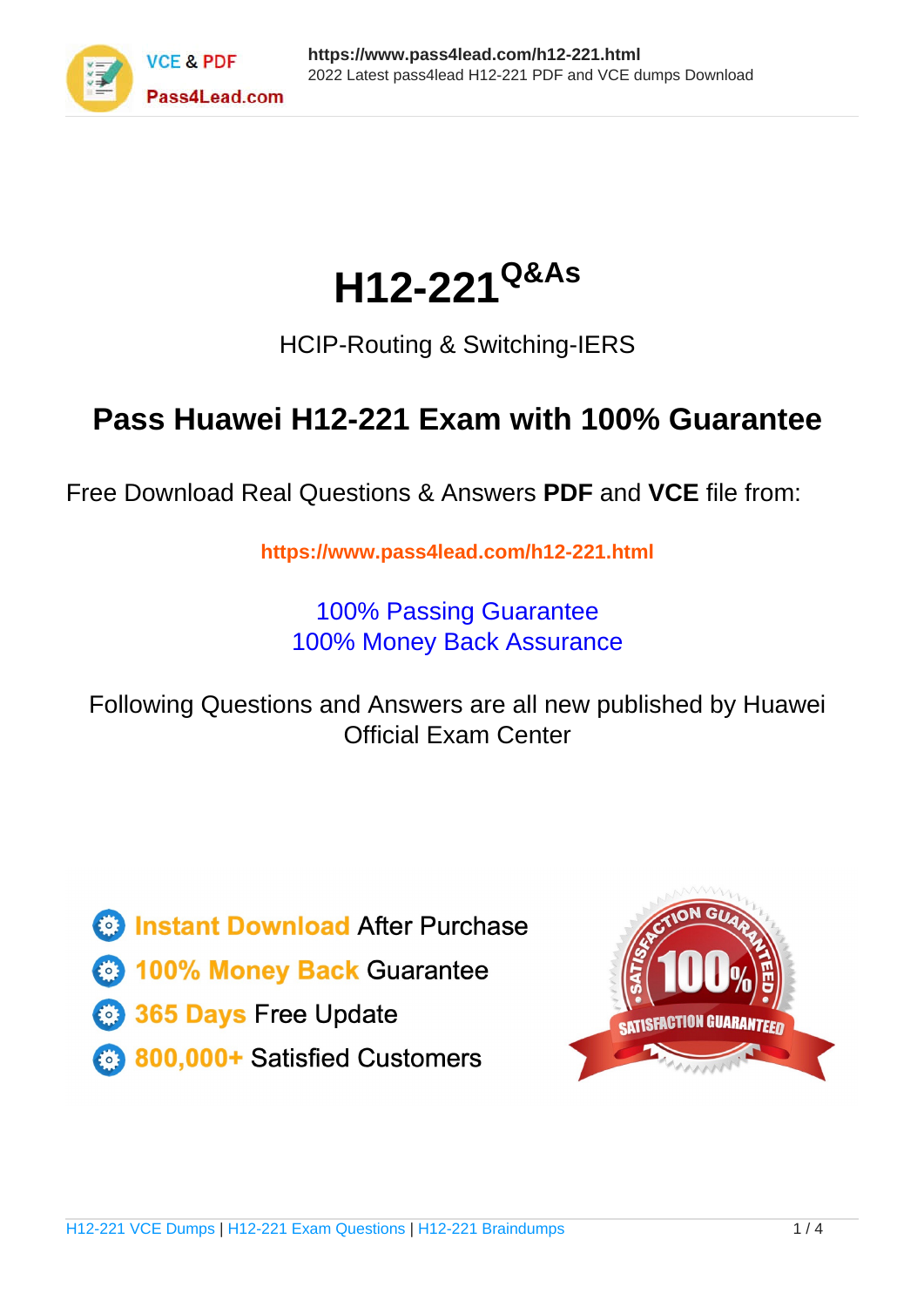

#### **QUESTION 1**

Which type of message is periodically exchanged between BGP peers to keep the BGP connection alive?

- A. Open
- B. Hello
- C. Route-refresh
- D. Keepalive

Correct Answer: D

#### **QUESTION 2**

Which of the following BGP attributes is an optional transitive attribute?

- A. ORIGIN
- B. AS\_PATH
- C. NEXT\_HOP
- D. MED
- E. LOCAL\_PREF
- F. COMMUNITY
- Correct Answer: F

#### **QUESTION 3**

Whenever changes occur in the BGP routing table, a BGP Speaker advertises all the optimal routes in the BGP routing table to its peers.

A. TRUE

B. FALSE

Correct Answer: B

#### **QUESTION 4**

If both the ospf cost and reference-bandwidth are configured on an interface, the value set by the ospf cost command is used as the cost of the interface.

#### A. TRUE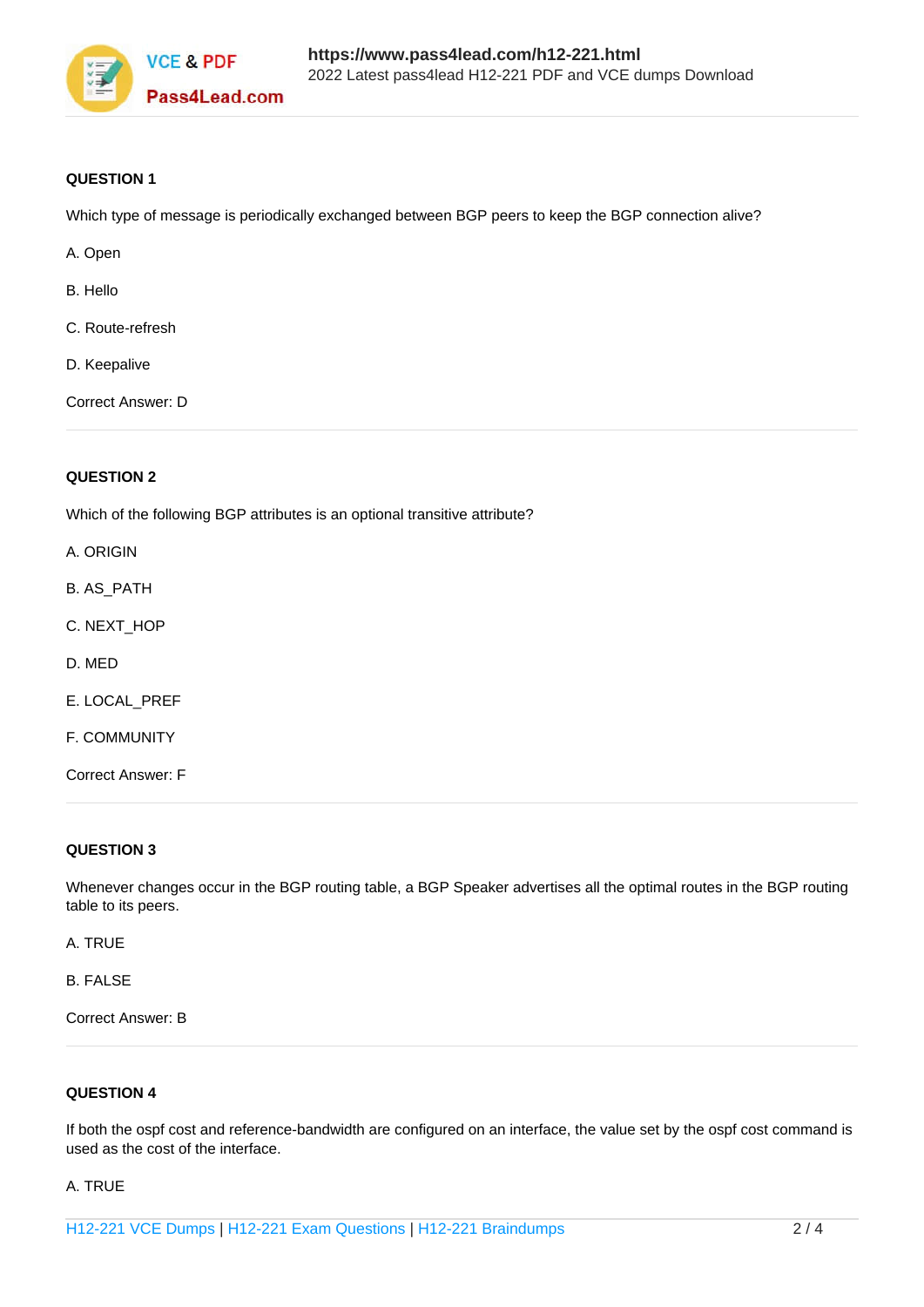

#### B. FALSE

Correct Answer: A

#### **QUESTION 5**

Which of the following IP addresses are network addresses? (Select 2 answers)

A. 64.104.3.7/28

- B. 192.168.12.64/26
- C. 192.135.12.191/26
- D. 198.18.12.16/28

Correct Answer: BD

H<sub>12</sub>-221 VCE Dumps H<sub>12</sub>-221 Exam Questions H<sub>12</sub>-221 Braindumps